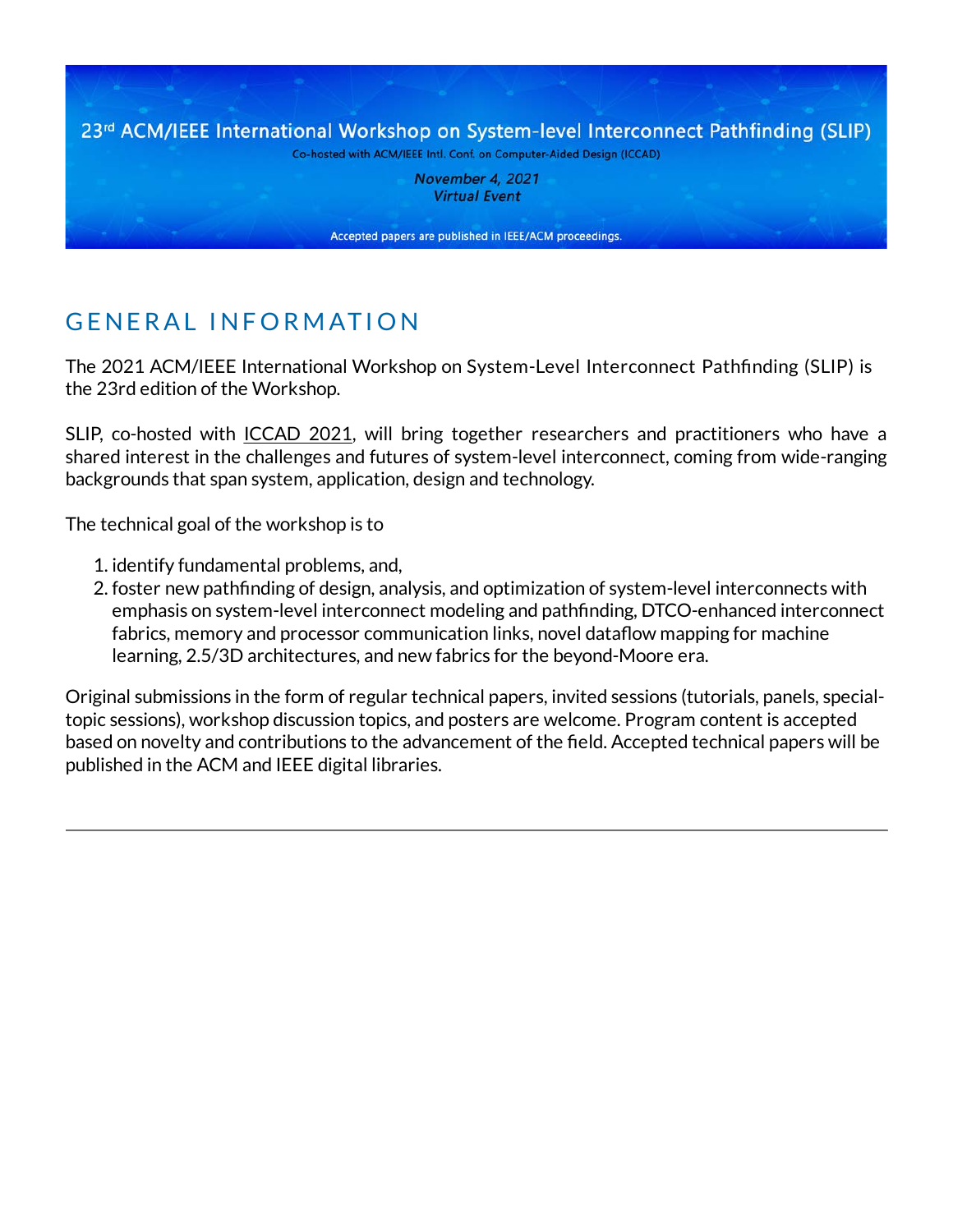Program

### **P R O G R A M**

| 6:00<br>General Chair Message - Welcome Message & Opening Remarks (15 min.)<br>Mustafa Badaroglu (Qualcomm, Belgium)<br>6:15<br>Session 1 - System Technology Co-Optimization for Advanced Physical Design (3 x 25 min.)<br>Session Chairs: Yuzo Fukuzaki (TechInsights, Canada) & Ivan Ciofi (imec, Belgium)<br>• A novel system-level physics-based electromigration modelling framework; Application to the power<br>delivery network<br>Houman Zahedmanesh <sup>1</sup> , Ivan Ciofi <sup>1</sup> , Odysseas Zografos <sup>1</sup> , Mustafa Badaroglu <sup>2</sup> , and Kristof Croes <sup>1</sup><br><sup>2</sup> Qualcomm, Belgium<br><sup>1</sup> imec, Belgium<br>• Design and system technology co-optimization sensitivity prediction for VLSI technology development<br>using machine learning<br>Chung-Kuan Cheng, Chia-Tung Ho, Chester Holtz, and Bill Lin<br>University of California, San Diego, USA<br>• Enabling chiplet integration beyond 7nm (Invited Talk)<br>7:30<br>Suresh Ramalingam<br>Xilinx Inc., USA<br>Q&A (10 min.)<br>7:40<br>Session 2 - 3D EDA and Security (3 x 25 min.)<br>Session Chairs: Shantanu Dutt (University of Illinois at Chicago, USA) & Seungwon Kim (University of California, San<br>Diego, USA)<br>• Design and sign-off methodologies for wafer-to-wafer bonded 3D-ICs at advanced nodes (Invited)<br>Giuliano Sisto <sup>1</sup> , Rongmei Chen <sup>2</sup> , Richard Chou <sup>1</sup> , Geert Van der Plas <sup>2</sup> , Eric Beyne <sup>2</sup> , Rod Metcalfe <sup>1</sup> and Dragomir<br>Milojevic <sup>2</sup><br><sup>1</sup> Cadence Design Systems, USA<br><sup>2</sup> imec, Belgium<br>• Chip stacking and packaging technology explorations for hardware security (Invited Talk) |  |
|--------------------------------------------------------------------------------------------------------------------------------------------------------------------------------------------------------------------------------------------------------------------------------------------------------------------------------------------------------------------------------------------------------------------------------------------------------------------------------------------------------------------------------------------------------------------------------------------------------------------------------------------------------------------------------------------------------------------------------------------------------------------------------------------------------------------------------------------------------------------------------------------------------------------------------------------------------------------------------------------------------------------------------------------------------------------------------------------------------------------------------------------------------------------------------------------------------------------------------------------------------------------------------------------------------------------------------------------------------------------------------------------------------------------------------------------------------------------------------------------------------------------------------------------------------------------------------------------------------------------------------------------------------------------------------------------------------------------------------------------------------|--|
|                                                                                                                                                                                                                                                                                                                                                                                                                                                                                                                                                                                                                                                                                                                                                                                                                                                                                                                                                                                                                                                                                                                                                                                                                                                                                                                                                                                                                                                                                                                                                                                                                                                                                                                                                        |  |
|                                                                                                                                                                                                                                                                                                                                                                                                                                                                                                                                                                                                                                                                                                                                                                                                                                                                                                                                                                                                                                                                                                                                                                                                                                                                                                                                                                                                                                                                                                                                                                                                                                                                                                                                                        |  |
|                                                                                                                                                                                                                                                                                                                                                                                                                                                                                                                                                                                                                                                                                                                                                                                                                                                                                                                                                                                                                                                                                                                                                                                                                                                                                                                                                                                                                                                                                                                                                                                                                                                                                                                                                        |  |
|                                                                                                                                                                                                                                                                                                                                                                                                                                                                                                                                                                                                                                                                                                                                                                                                                                                                                                                                                                                                                                                                                                                                                                                                                                                                                                                                                                                                                                                                                                                                                                                                                                                                                                                                                        |  |
|                                                                                                                                                                                                                                                                                                                                                                                                                                                                                                                                                                                                                                                                                                                                                                                                                                                                                                                                                                                                                                                                                                                                                                                                                                                                                                                                                                                                                                                                                                                                                                                                                                                                                                                                                        |  |
|                                                                                                                                                                                                                                                                                                                                                                                                                                                                                                                                                                                                                                                                                                                                                                                                                                                                                                                                                                                                                                                                                                                                                                                                                                                                                                                                                                                                                                                                                                                                                                                                                                                                                                                                                        |  |
|                                                                                                                                                                                                                                                                                                                                                                                                                                                                                                                                                                                                                                                                                                                                                                                                                                                                                                                                                                                                                                                                                                                                                                                                                                                                                                                                                                                                                                                                                                                                                                                                                                                                                                                                                        |  |
|                                                                                                                                                                                                                                                                                                                                                                                                                                                                                                                                                                                                                                                                                                                                                                                                                                                                                                                                                                                                                                                                                                                                                                                                                                                                                                                                                                                                                                                                                                                                                                                                                                                                                                                                                        |  |
|                                                                                                                                                                                                                                                                                                                                                                                                                                                                                                                                                                                                                                                                                                                                                                                                                                                                                                                                                                                                                                                                                                                                                                                                                                                                                                                                                                                                                                                                                                                                                                                                                                                                                                                                                        |  |
|                                                                                                                                                                                                                                                                                                                                                                                                                                                                                                                                                                                                                                                                                                                                                                                                                                                                                                                                                                                                                                                                                                                                                                                                                                                                                                                                                                                                                                                                                                                                                                                                                                                                                                                                                        |  |
|                                                                                                                                                                                                                                                                                                                                                                                                                                                                                                                                                                                                                                                                                                                                                                                                                                                                                                                                                                                                                                                                                                                                                                                                                                                                                                                                                                                                                                                                                                                                                                                                                                                                                                                                                        |  |
|                                                                                                                                                                                                                                                                                                                                                                                                                                                                                                                                                                                                                                                                                                                                                                                                                                                                                                                                                                                                                                                                                                                                                                                                                                                                                                                                                                                                                                                                                                                                                                                                                                                                                                                                                        |  |
|                                                                                                                                                                                                                                                                                                                                                                                                                                                                                                                                                                                                                                                                                                                                                                                                                                                                                                                                                                                                                                                                                                                                                                                                                                                                                                                                                                                                                                                                                                                                                                                                                                                                                                                                                        |  |
|                                                                                                                                                                                                                                                                                                                                                                                                                                                                                                                                                                                                                                                                                                                                                                                                                                                                                                                                                                                                                                                                                                                                                                                                                                                                                                                                                                                                                                                                                                                                                                                                                                                                                                                                                        |  |
| Makoto Nagata<br>Kobe University, Japan                                                                                                                                                                                                                                                                                                                                                                                                                                                                                                                                                                                                                                                                                                                                                                                                                                                                                                                                                                                                                                                                                                                                                                                                                                                                                                                                                                                                                                                                                                                                                                                                                                                                                                                |  |
| 8:55<br>• Performance-aware interconnect delay insertion against EM side-channel attack<br>Minmin Jiang and Vasilis Pavlidis<br>University of Manchester, UK                                                                                                                                                                                                                                                                                                                                                                                                                                                                                                                                                                                                                                                                                                                                                                                                                                                                                                                                                                                                                                                                                                                                                                                                                                                                                                                                                                                                                                                                                                                                                                                           |  |
| Q&A (10 min.)                                                                                                                                                                                                                                                                                                                                                                                                                                                                                                                                                                                                                                                                                                                                                                                                                                                                                                                                                                                                                                                                                                                                                                                                                                                                                                                                                                                                                                                                                                                                                                                                                                                                                                                                          |  |
| 9:05<br>Keynote Address - Recent advances and future challenges in 2.5D/3D heterogeneous integration (Abstract)                                                                                                                                                                                                                                                                                                                                                                                                                                                                                                                                                                                                                                                                                                                                                                                                                                                                                                                                                                                                                                                                                                                                                                                                                                                                                                                                                                                                                                                                                                                                                                                                                                        |  |
| Tanay Karnik (Intel Corp., USA)                                                                                                                                                                                                                                                                                                                                                                                                                                                                                                                                                                                                                                                                                                                                                                                                                                                                                                                                                                                                                                                                                                                                                                                                                                                                                                                                                                                                                                                                                                                                                                                                                                                                                                                        |  |
| Session Chairs: Ismail Bustany (Xilinx, USA) & Brian Cline (ARM, USA)<br>9:45                                                                                                                                                                                                                                                                                                                                                                                                                                                                                                                                                                                                                                                                                                                                                                                                                                                                                                                                                                                                                                                                                                                                                                                                                                                                                                                                                                                                                                                                                                                                                                                                                                                                          |  |
| Q&A (10 min.)                                                                                                                                                                                                                                                                                                                                                                                                                                                                                                                                                                                                                                                                                                                                                                                                                                                                                                                                                                                                                                                                                                                                                                                                                                                                                                                                                                                                                                                                                                                                                                                                                                                                                                                                          |  |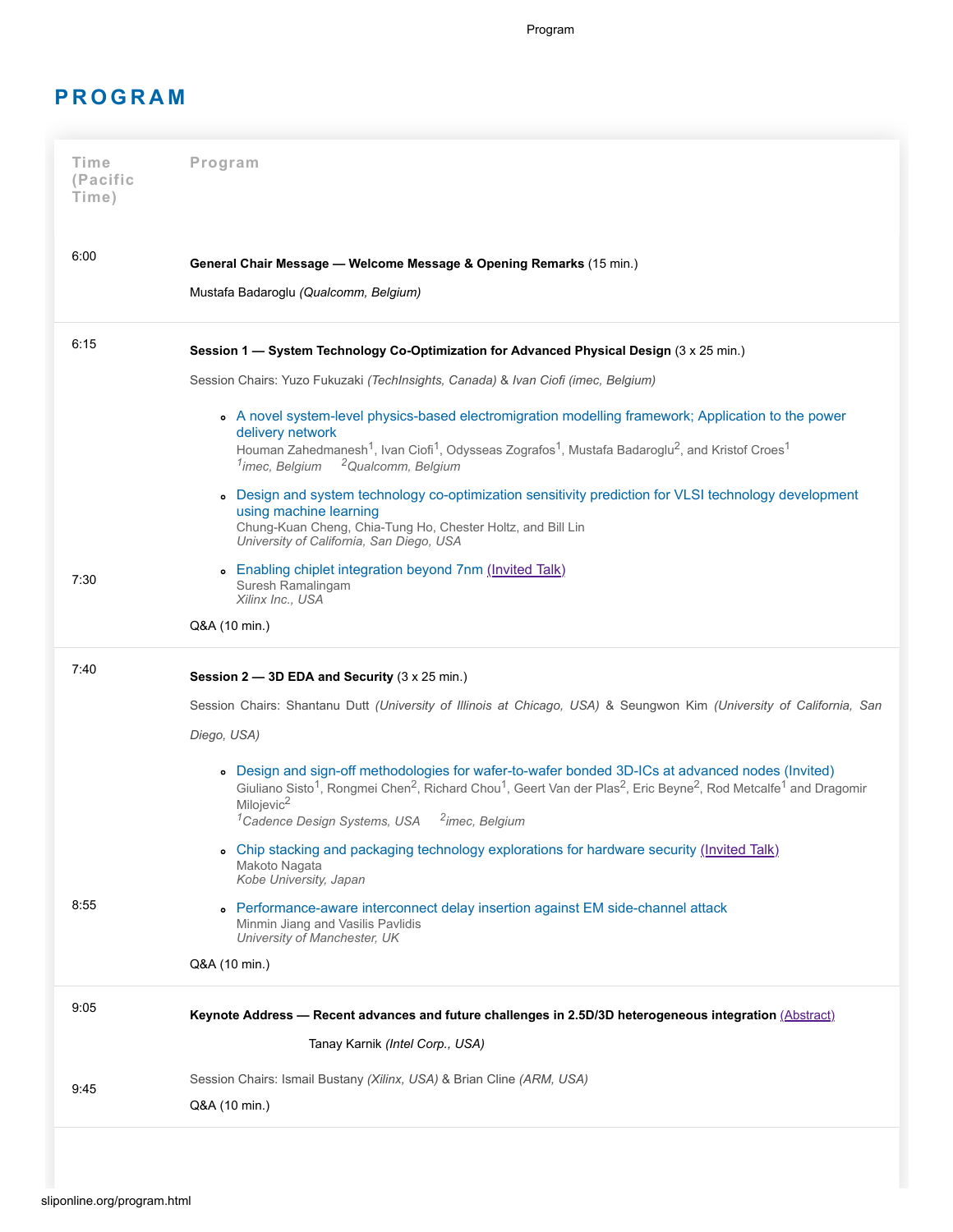| Time<br>(Pacific<br>Time) | Program                                                                                                                                                                                                                                                                                                                                                                                                                                                                                                                               |
|---------------------------|---------------------------------------------------------------------------------------------------------------------------------------------------------------------------------------------------------------------------------------------------------------------------------------------------------------------------------------------------------------------------------------------------------------------------------------------------------------------------------------------------------------------------------------|
| 9:55                      | Session 3 - Next Generation Optical Interconnects (3 x 25 min.)                                                                                                                                                                                                                                                                                                                                                                                                                                                                       |
|                           | Session Chairs: Dirk Stroobandt (Ghent University, Belgium) & Rasit Topaloglu (IBM, USA)                                                                                                                                                                                                                                                                                                                                                                                                                                              |
|                           | • Reconfigurable on-chip wireless interconnections through optical phased arrays<br>Giovanna Calò <sup>1</sup> , Gaetano Bellanca <sup>2</sup> , Davide Bertozzi <sup>2</sup> , Marina Barbiroli <sup>3</sup> , Franco Fuschini <sup>3</sup> , Giovanni Serafino <sup>4</sup> ,<br>Velio Tralli <sup>2</sup> , and Vincenzo Petruzzelli <sup>1</sup><br><sup>1</sup> Polytechnic University of Bari, Italy <sup>2</sup> University of Ferrara, Italy <sup>3</sup> University of Bologna, Italy<br>$4T_{\rm e}CIP$<br>Institute, Italy |
|                           | . Silicon photonics technology for terabit-scale optical I/O (Invited Talk)<br>Joris Van Campenhout<br>imec, Belgium                                                                                                                                                                                                                                                                                                                                                                                                                  |
| 11:10                     | • Designing a multi-chiplet manycore system using the POPSTAR optical NoC architecture (Invited Talk)<br><b>Yvain Thonnart</b><br>CEA-LIST, France                                                                                                                                                                                                                                                                                                                                                                                    |
|                           | Q&A (10 min.)                                                                                                                                                                                                                                                                                                                                                                                                                                                                                                                         |
| 11:20                     | Session 4 - 3D Interconnects and Networks-on-Chips (4 x 25 min.)                                                                                                                                                                                                                                                                                                                                                                                                                                                                      |
|                           | Session Chairs: Pascal Vivet (CEA, France) & Poona Bahrebar (Ghent University, Belgium)                                                                                                                                                                                                                                                                                                                                                                                                                                               |
|                           | . The open domain-specific architecture: An introduction (Invited Talk)<br>Bapi Vinnakota<br>ODSA, USA                                                                                                                                                                                                                                                                                                                                                                                                                                |
|                           | • SID-Mesh: Diagonal mesh topology for silicon interposer in 2.5D NoC with introducing a new routing<br>algorithm<br>Babak Sharifpour, Mohammad Sharifpour, and Midia Reshadi<br>Islamic Azad University, Iran                                                                                                                                                                                                                                                                                                                        |
|                           | • RAMAN: Reinforcement learning inspired algorithm for mapping applications onto mesh Network-on-Chip<br>Jitesh Choudhary <sup>1</sup> , Soumya J <sup>1</sup> , and Linga Reddy Cenkeramaddi <sup>2</sup><br><sup>1</sup> BITS Pilani, India<br><sup>2</sup> University of Agder, Norway                                                                                                                                                                                                                                             |
| 13:05                     | . Network-on-Chips for future 3D stacked dies (Invited Talk)<br>Tiago Mück<br>Arm, USA                                                                                                                                                                                                                                                                                                                                                                                                                                                |
|                           | Q&A (15 min.)                                                                                                                                                                                                                                                                                                                                                                                                                                                                                                                         |
| 13:20                     | General Chair Closing Remarks - Audience Poll & Closing Remarks (10 min.)<br>Mustafa Badaroglu (Qualcomm, Belgium)                                                                                                                                                                                                                                                                                                                                                                                                                    |

Program